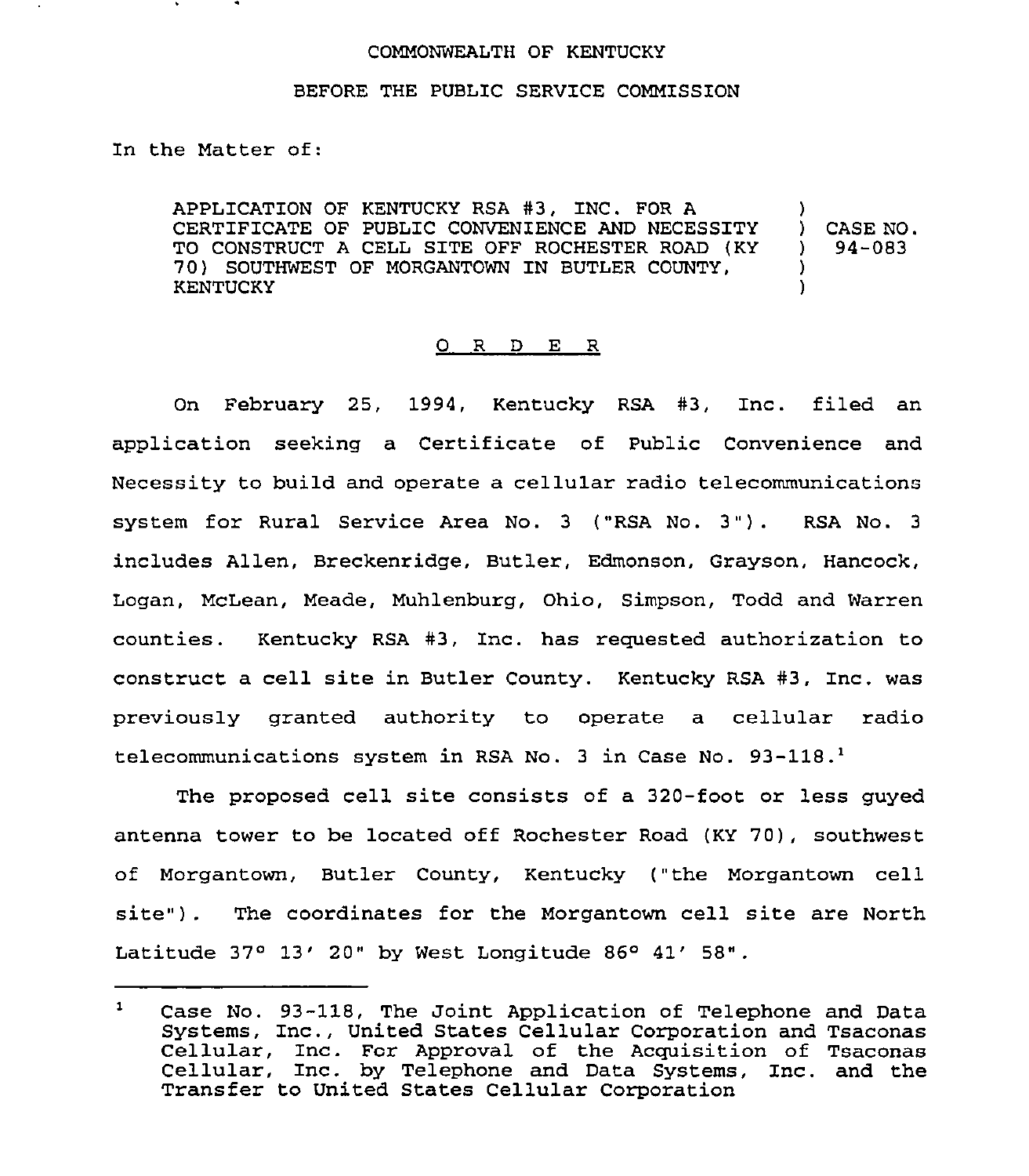Kentucky RSA #3, Inc. has provided information regarding the structure of the tower, safety measures, and antenna design criteria for the Morgantown cell site. Based upon the application, the design of the tower and foundation appears to meet the criteria of the Building Officials and Code Administrators International, Inc. National Building Code with reference to earthquakes, winds, and tornadoes.

Pursuant to KRS 100.324(1}, the Morgantown cell site's construction is exempt from local zoning ordinances. Kentucky RSA #3, Inc. has filed applications with the Federal Aviation Administration ("FAA"), and the Kentucky Airport Zoning Commission ("KAZC") seeking approval for the construction and operation of the Morgantown cell site. An approval has been received from the FAA, while the KAZC application is still pending.

Kentucky RSA #3, Inc. has filed notices verifying that each property owner or resident within 500 feet of the Morgantown cell site has been notified of the pending construction. The notice solicited any comments and informed the property owners or residents of their right to intervene. To date, no intervention requests have been received.

Pursuant to KRS 278.2SO, the Commission is required to determine proper practices to be observed when it finds, upon complaint or on its own motion, that the facilities of any utility subject to its jurisdiction are unreasonable, unsafe, improper, or insufficient. To assist the Commission in its efforts to comply with this mandate, Kentucky RSA #3, Inc. should notify the

 $-2-$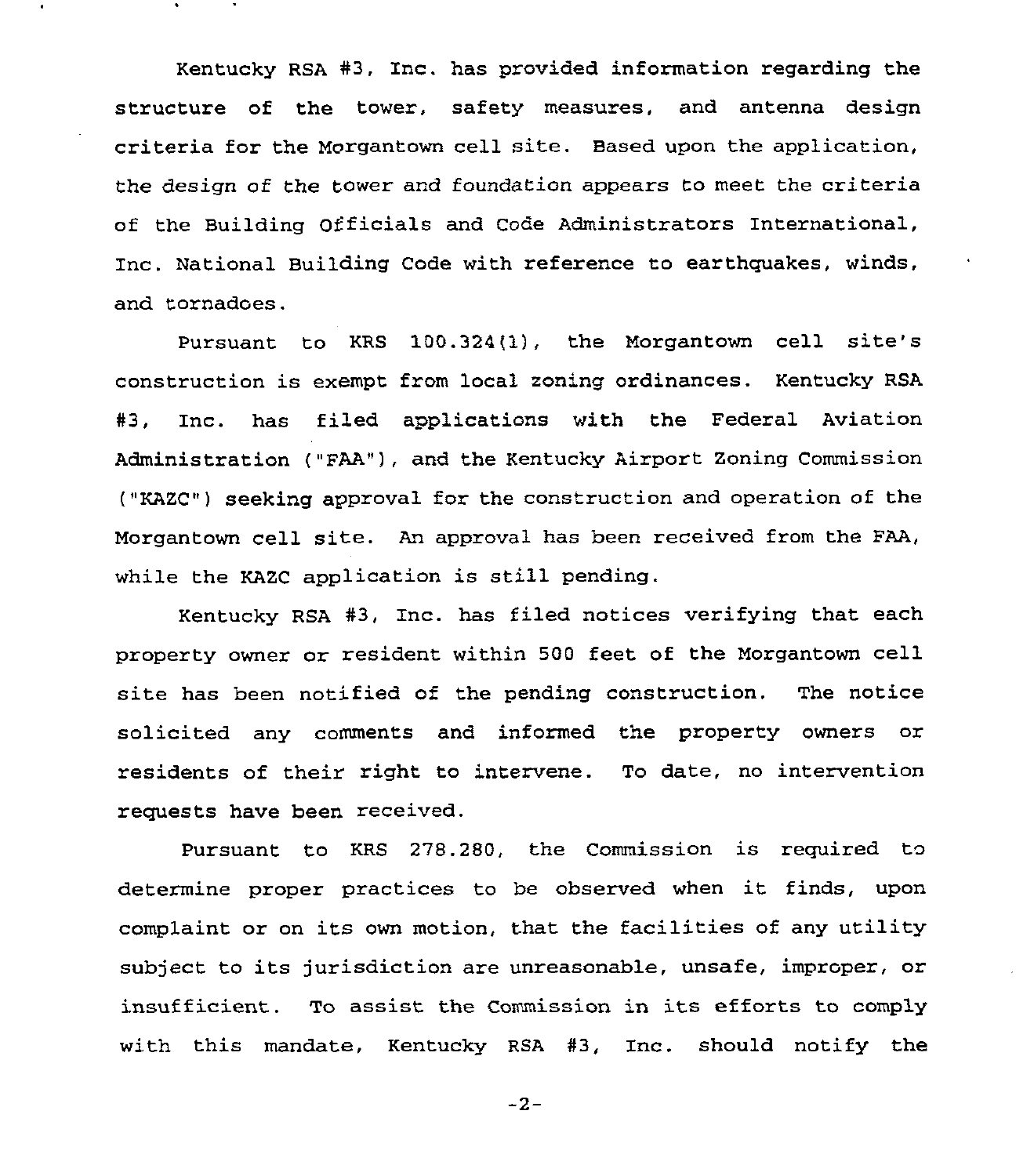Commission if it does not use this antenna tower to provide cellular radio telecommunications services in the manner set out in its application and this Order. Upon receipt of such notice, the Commission may, on its own motion, institute proceedings to consider the proper practices, including removal of the unused antenna tower, which should be observed by Kentucky RSA #3, Inc.

The Commission, having considered the evidence of record and being otherwise sufficiently advised, finds that Kentucky RSA #3, Inc. should be granted a Certificate of Public Convenience and Necessity to construct and operate the Nozgantown cell site in RSA No. <sup>3</sup> under its previously approved tariff.

IT IS THEREFORE ORDERED that:

1. Kentucky RSA #3, Inc. be and it hereby is granted a Certificate of Public Convenience and Necessity to construct and operate the Morgantown cell site.

2. Kentucky RSA #3, Inc. shall file a copy of the final decision regarding its pending KAZC application for this cell site construction within 10 days of receiving this decision.

3. Kentucky RSA #3, Inc. shall immediately notify the Commission in writing, if, after the antenna tower is built and utility service is commenced, the tower is not used for a period of 3 months in the manner authorized by this Order.

 $-3-$